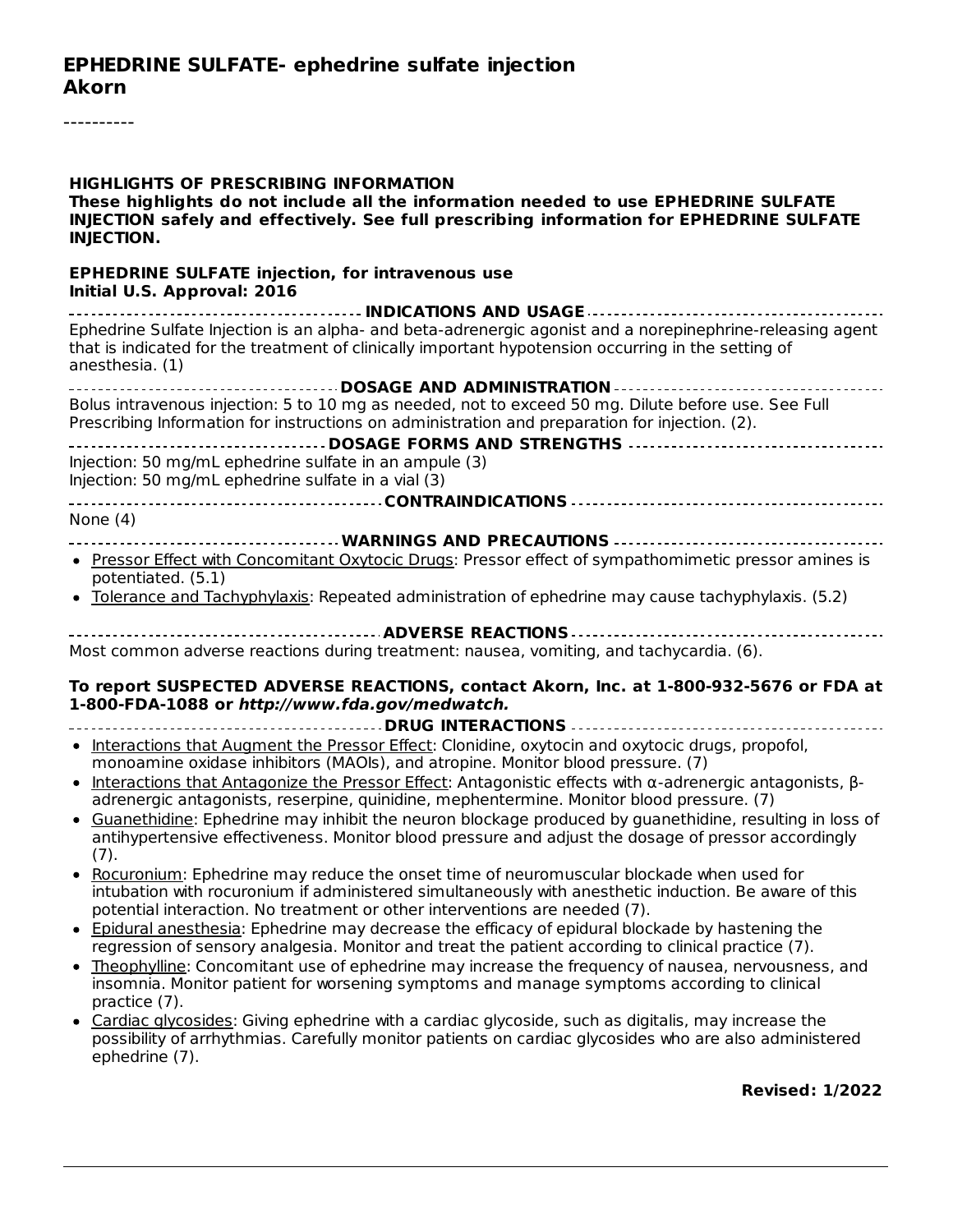### **FULL PRESCRIBING INFORMATION: CONTENTS\***

## **1 INDICATIONS AND USAGE**

## **2 DOSAGE AND ADMINISTRATION**

2.1 General Dosage and Administration Instructions

2.2 Dosing for the Treatment of Clinically Important Hypotension in the Setting of Anesthesia

2.3 Prepare a 5 mg/mL Solution for Bolus Intravenous Administration

## **3 DOSAGE FORMS AND STRENGTHS**

## **4 CONTRAINDICATIONS**

## **5 WARNINGS AND PRECAUTIONS**

- 5.1 Pressor Effect with Concomitant Oxytocic Drugs
- 5.2 Tolerance and Tachyphylaxis
- 5.3 Risk of Hypertension When Used Prophylactically

## **6 ADVERSE REACTIONS**

### **7 DRUG INTERACTIONS**

## **8 USE IN SPECIFIC POPULATIONS**

- 8.1 Pregnancy
- 8.2 Lactation
- 8.4 Pediatric Use
- 8.5 Geriatric Use
- 8.6 Renal Impairment

## **10 OVERDOSAGE**

## **11 DESCRIPTION**

## **12 CLINICAL PHARMACOLOGY**

- 12.1 Mechanism of Action
- 12.2 Pharmacodynamics
- 12.3 Pharmacokinetics

## **13 NONCLINICAL TOXICOLOGY**

13.1 Carcinogenesis, Mutagenesis, Impairment of Fertility

### **14 CLINICAL STUDIES**

## **16 HOW SUPPLIED/STORAGE AND HANDLING**

\* Sections or subsections omitted from the full prescribing information are not listed.

## **FULL PRESCRIBING INFORMATION**

## **1 INDICATIONS AND USAGE**

Ephedrine Sulfate Injection is indicated for the treatment of clinically important hypotension occurring in the setting of anesthesia.

## **2 DOSAGE AND ADMINISTRATION**

## **2.1 General Dosage and Administration Instructions**

Ephedrine Sulfate Injection must be diluted before administration as an intravenous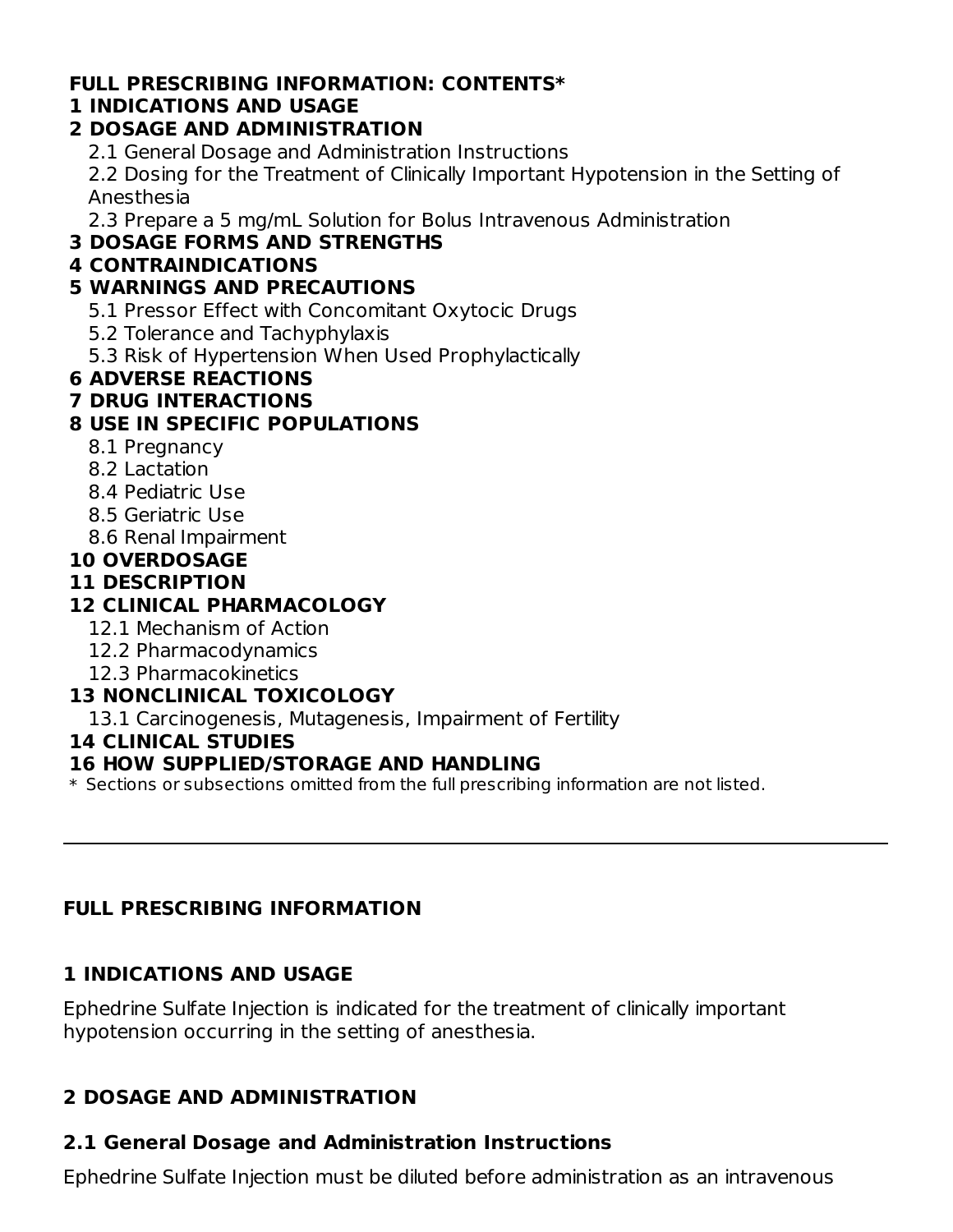bolus to achieve the desired concentration. Dilute with normal saline or 5% dextrose in water.

Inspect parenteral drug products visually for particulate matter and discoloration prior to administration, whenever solution and container permit. Do not use if solution is colored or cloudy, or if it contains particulate matter.

### **2.2 Dosing for the Treatment of Clinically Important Hypotension in the Setting of Anesthesia**

The recommended dosages for the treatment of clinically important hypotension in the setting of anesthesia is an initial dose of 5 to 10 mg administered by intravenous bolus. Administer additional boluses as needed, not to exceed a total dosage of 50 mg.

Adjust dosage according to the blood pressure goal (i.e., titrate to effect).

## **2.3 Prepare a 5 mg/mL Solution for Bolus Intravenous Administration**

For bolus intravenous administration, prepare a solution containing a final concentration of 5 mg/mL of Ephedrine Sulfate Injection:

- Withdraw 50 mg (1 mL of 50 mg/mL) of Ephedrine Sulfate Injection and dilute with 9 mL of 5% Dextrose Injection or 0.9% Sodium Chloride Injection and maintain at room temperature. Discard diluted solution after 24 hours.
- Withdraw an appropriate dose of the 5 mg/mL solution prior to bolus intravenous administration.

## **3 DOSAGE FORMS AND STRENGTHS**

Ephedrine Sulfate Injection, USP is supplied as 1 mL ampule that contains 50 mg/mL ephedrine sulfate equivalent to 38 mg ephedrine base.

Ephedrine Sulfate Injection, USP is supplied as 1 mL vial that contains 50 mg/mL ephedrine sulfate equivalent to 38 mg ephedrine base.

## **4 CONTRAINDICATIONS**

None

## **5 WARNINGS AND PRECAUTIONS**

## **5.1 Pressor Effect with Concomitant Oxytocic Drugs**

Serious postpartum hypertension has been described in patients who received both a vasopressor (i.e., methoxamine, phenylephrine, ephedrine) and an oxytocic (i.e., methylergonovine, ergonovine) [see Drug Interactions (7)]. Some of these patients experienced a stroke. Carefully monitor the blood pressure of individuals who have received both ephedrine and an oxytocic.

## **5.2 Tolerance and Tachyphylaxis**

Data indicate that repeated administration of ephedrine can result in tachyphylaxis. Clinicians treating anesthesia-induced hypotension with Ephedrine Sulfate Injection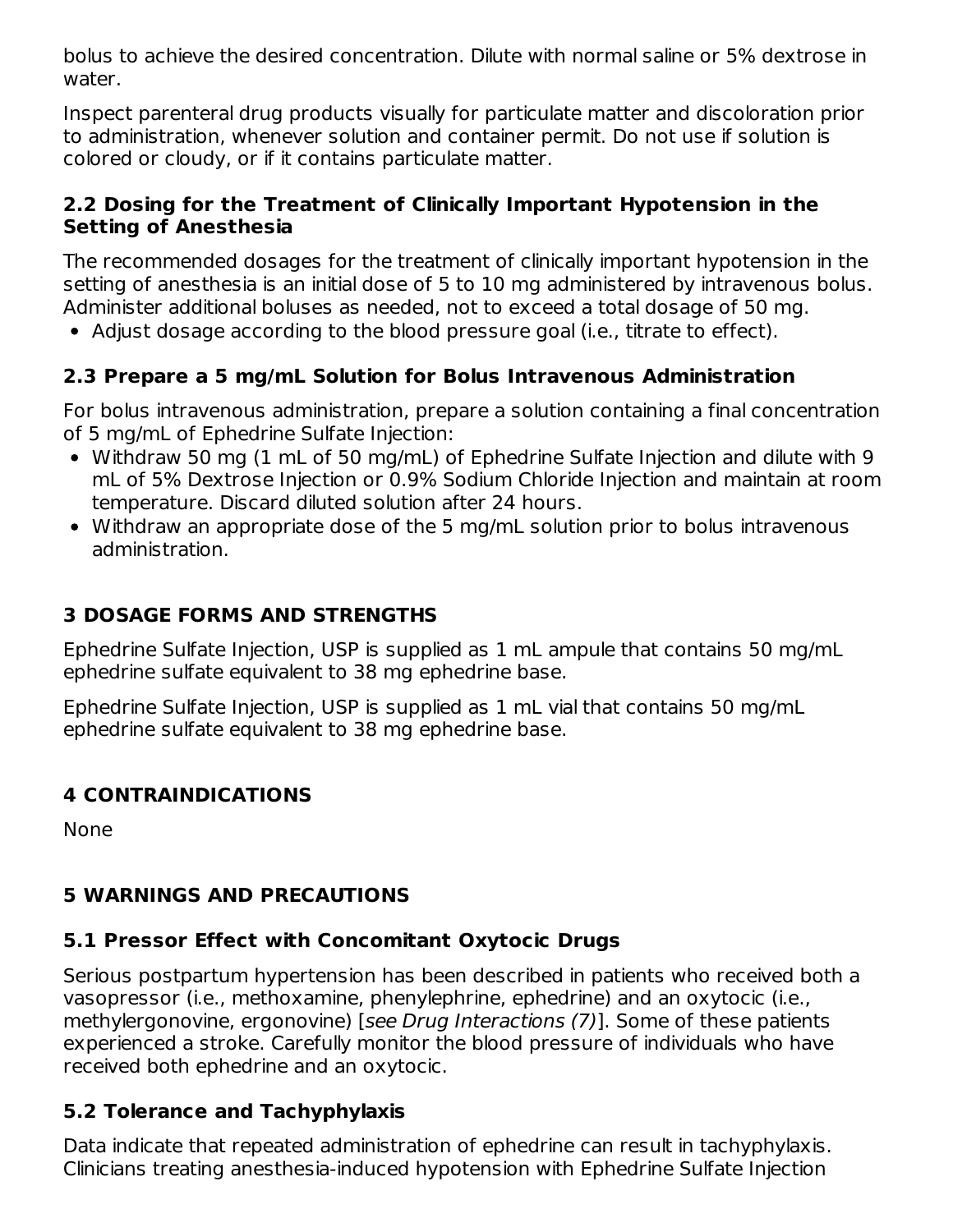should be aware of the possibility of tachyphylaxis and should be prepared with an alternative pressor to mitigate unacceptable responsiveness.

## **5.3 Risk of Hypertension When Used Prophylactically**

When used to prevent hypotension, ephedrine has been associated with an increased incidence of hypertension compared with when ephedrine is used to treat hypotension.

## **6 ADVERSE REACTIONS**

The following adverse reactions associated with the use of ephedrine were identified in the clinical literature. Because these reactions are reported voluntarily from a population of uncertain size, it is not always possible to estimate their frequency reliably or to establish a causal relationship to drug exposure.

Gastrointestinal disorders: Nausea, vomiting

Cardiac disorders: Tachycardia, palpitations (thumping heart), reactive hypertension, bradycardia, ventricular ectopics, R-R variability

Nervous system disorders: Dizziness

Psychiatric disorders: Restlessness

## **7 DRUG INTERACTIONS**

|                   | <b>Interactions that Augment the Pressor Effect</b>                                                                                                                                                                                                                                   |
|-------------------|---------------------------------------------------------------------------------------------------------------------------------------------------------------------------------------------------------------------------------------------------------------------------------------|
|                   | Oxytocin and oxytocic drugs                                                                                                                                                                                                                                                           |
|                   | Serious postpartum hypertension has been<br>described in patients who received both a<br>Clinicalvasopressor (i.e., methoxamine, phenylephrine,<br><i>Impact:</i> ephedrine) and an oxytocic (i.e., methylergonovine,<br>ergonovine). Some of these patients experienced a<br>stroke. |
|                   | Intervention: Carefully monitor the blood pressure of individuals<br>who have received both ephedrine and an oxytocic.                                                                                                                                                                |
|                   | Clonidine, propofol, monoamine oxidase inhibitors                                                                                                                                                                                                                                     |
| (MAOIs), atropine |                                                                                                                                                                                                                                                                                       |
|                   | Clinical These drugs augment the pressor effect of<br><i>Impact:</i> ephedrine.                                                                                                                                                                                                       |
|                   | Carefully monitor the blood pressure of individuals<br>Intervention: who have received both ephedrine and any of these<br>drugs.                                                                                                                                                      |
|                   | <b>Interactions that Antagonize the Pressor Effect</b>                                                                                                                                                                                                                                |
|                   | Clinical These drugs antagonize the pressor effect of                                                                                                                                                                                                                                 |
|                   | <i>Impact:</i> ephedrine.                                                                                                                                                                                                                                                             |
|                   | Carefully monitor the blood pressure of individuals<br>Intervention: who have received both ephedrine and any of these<br>drugs.                                                                                                                                                      |
|                   | adroporais antagonists R adroporais roson                                                                                                                                                                                                                                             |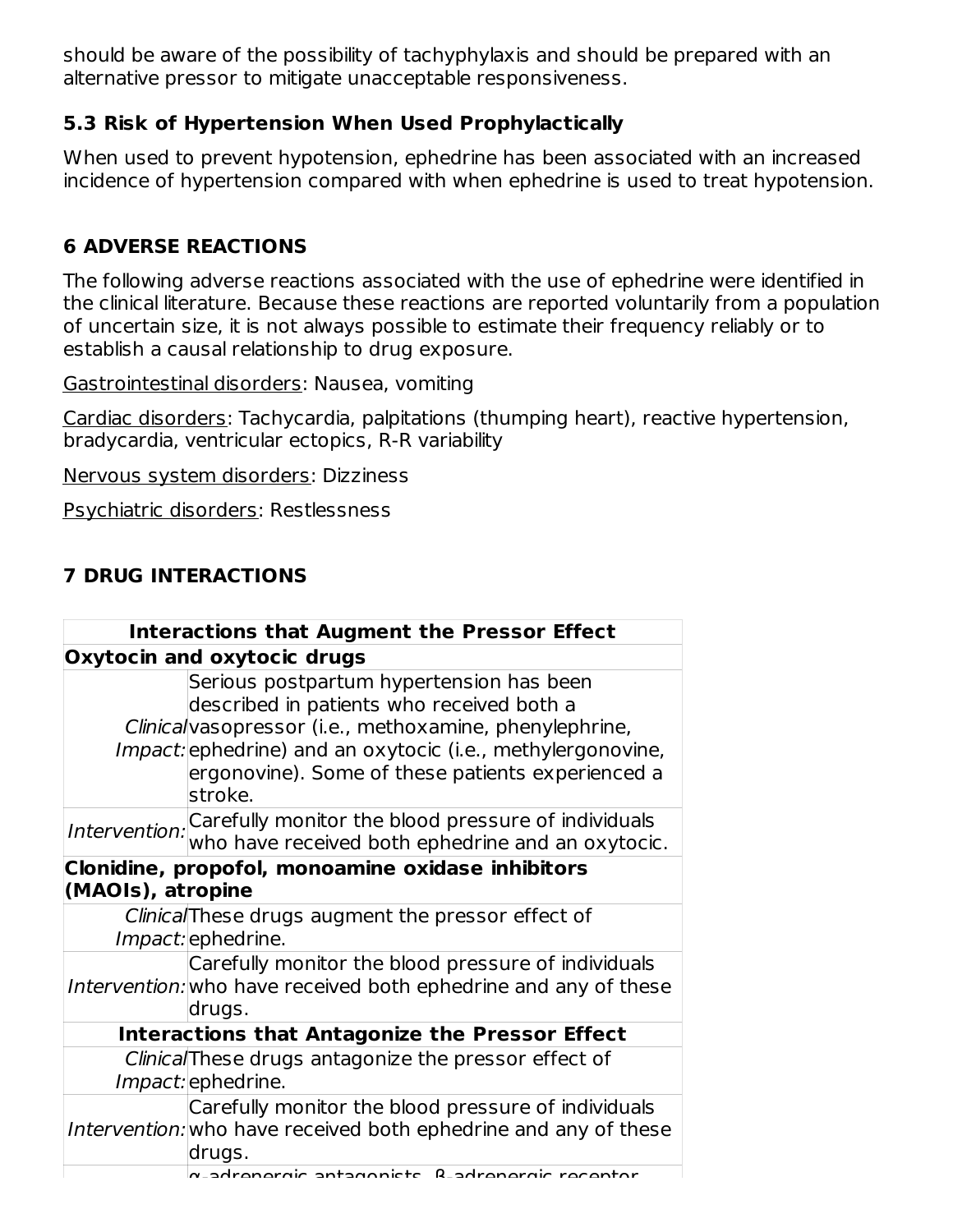| <i>Examples:</i> and energic antagonists, p-aurencie gic receptor<br>antagonists, reserpine, quinidine, mephentermine |  |
|-----------------------------------------------------------------------------------------------------------------------|--|

#### **Other Drug Interactions**

| <b>Guanethidine</b>        |                                                                                                                                                                                           |  |  |  |  |  |
|----------------------------|-------------------------------------------------------------------------------------------------------------------------------------------------------------------------------------------|--|--|--|--|--|
|                            | Clinical Ephedrine may inhibit the neuron blockage produced<br>Impact: by guanethidine, resulting in loss of antihypertensive<br>effectiveness.                                           |  |  |  |  |  |
|                            | Clinician should monitor patient for blood pressure<br>Intervention: response and adjust the dosage or choice of<br>pressor accordingly.                                                  |  |  |  |  |  |
| <b>Rocuronium</b>          |                                                                                                                                                                                           |  |  |  |  |  |
|                            | Ephedrine may reduce the onset time of<br>Clinicalneuromuscular blockade when used for intubation<br>Impact: with rocuronium if administered simultaneously with<br>anesthetic induction. |  |  |  |  |  |
| Intervention:              | Be aware of this potential interaction. No treatment<br>or other interventions are needed.                                                                                                |  |  |  |  |  |
| <b>Epidural anesthesia</b> |                                                                                                                                                                                           |  |  |  |  |  |
| Impact:                    | Clinical Ephedrine may decrease the efficacy of epidural<br>mpact: blockade by hastening the regression of sensory<br>analgesia.                                                          |  |  |  |  |  |
| Intervention:              | Monitor and treat the patient according to clinical<br>practice.                                                                                                                          |  |  |  |  |  |
| <b>Theophylline</b>        |                                                                                                                                                                                           |  |  |  |  |  |
|                            | ClinicalConcomitant use of ephedrine may increase the<br>Impact: frequency of nausea, nervousness, and insomnia.                                                                          |  |  |  |  |  |
|                            | Intervention: Monitor patient for worsening symptoms and<br>Intervention: manage symptoms according to clinical practice.                                                                 |  |  |  |  |  |
| <b>Cardiac glycosides</b>  |                                                                                                                                                                                           |  |  |  |  |  |
|                            | ClinicalGiving ephedrine with a cardiac glycoside, such as<br>Impact: digitalis, may increase the possibility of arrhythmias.                                                             |  |  |  |  |  |
|                            | Intervention: Carefully monitor patients on cardiac glycosides who<br>are also administered ephedrine.                                                                                    |  |  |  |  |  |

## **8 USE IN SPECIFIC POPULATIONS**

### **8.1 Pregnancy**

### Risk Summary

Limited published data on the use of ephedrine sulfate are insufficient to determine a drug associated risk of major birth defects or miscarriage. However, there are clinical considerations [see Clinical Considerations]. Animal reproduction studies have not been conducted with ephedrine sulfate.

The estimated background risk of major birth defects and miscarriage for the indicated population is unknown. All pregnancies have a background risk of birth defect, loss, or other adverse outcomes. In the U.S. general population, the estimated background risk of major birth defects and miscarriage in clinically recognized pregnancies is 2 to 4% and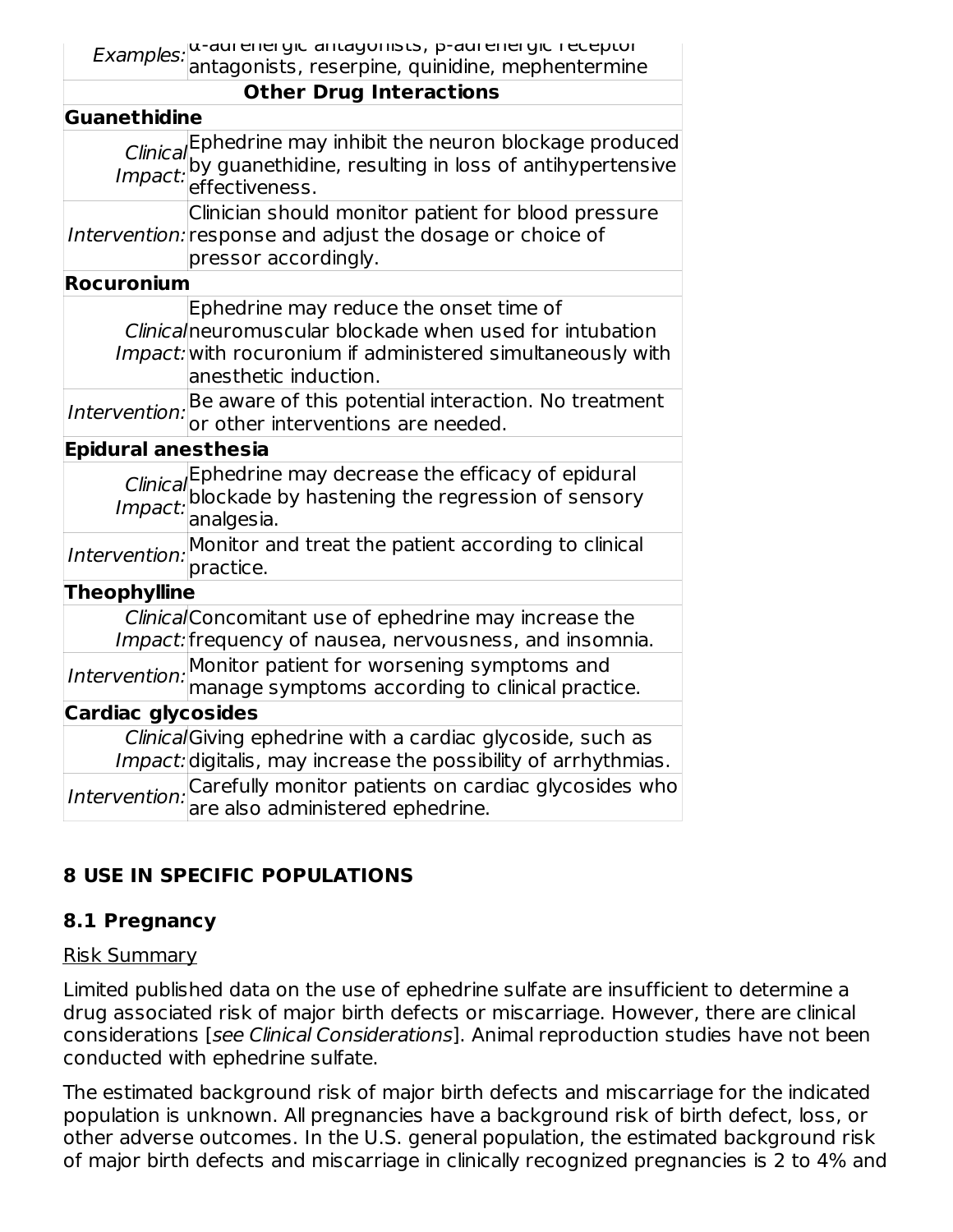15 to 20%, respectively.

Clinical Considerations

#### Fetal/Neonatal adverse reactions

Cases of potential metabolic acidosis in newborns at delivery with maternal ephedrine exposure have been reported in the literature. These reports describe umbilical artery pH of  $\leq$  7.2 at the time of delivery [see Clinical Pharmacology (12.3)]. Monitoring of the newborn for signs and symptoms of metabolic acidosis may be required. Monitoring of infant's acid-base status is warranted to ensure that an episode of acidosis is acute and reversible.

## **8.2 Lactation**

### Risk Summary

Limited published literature reports that ephedrine is present in human milk. However, no information is available on the effects of the drug on the breastfed infant or the effects of the drug on milk production. The developmental and health benefits of breastfeeding should be considered along with the mother's clinical need for Ephedrine Sulfate Injection and any potential adverse effects on the breastfed child from Ephedrine Sulfate Injection or from the underlying maternal condition.

## **8.4 Pediatric Use**

Safety and effectiveness in pediatric patients have not been established.

### **8.5 Geriatric Use**

Clinical studies of ephedrine did not include sufficient numbers of subjects aged 65 and over to determine whether they respond differently from younger subjects. Other reported clinical experience has not identified differences in responses between the elderly and younger patients.

In general, dose selection for an elderly patient should be cautious, usually starting at the low end of the dosing range, reflecting the greater frequency of decreased hepatic, renal, or cardiac function, and of concomitant disease or other drug therapy. This drug is known to be substantially excreted by the kidney, and the risk of adverse reactions to this drug may be greater in patients with impaired renal function. Because elderly patients are more likely to have decreased renal function, care should be taken in dose selection, and it may be useful to monitor renal function.

## **8.6 Renal Impairment**

Ephedrine and its metabolite are excreted in urine. In patients with renal impairment, excretion of ephedrine is likely to be affected with a corresponding increase in elimination half-life, which will lead to slow elimination of ephedrine and consequently prolonged pharmacological effect and potentially adverse reactions. Monitor patients with renal impairment carefully after the initial bolus dose for adverse events.

## **10 OVERDOSAGE**

Overdose of ephedrine can cause a rapid rise in blood pressure. In the case of an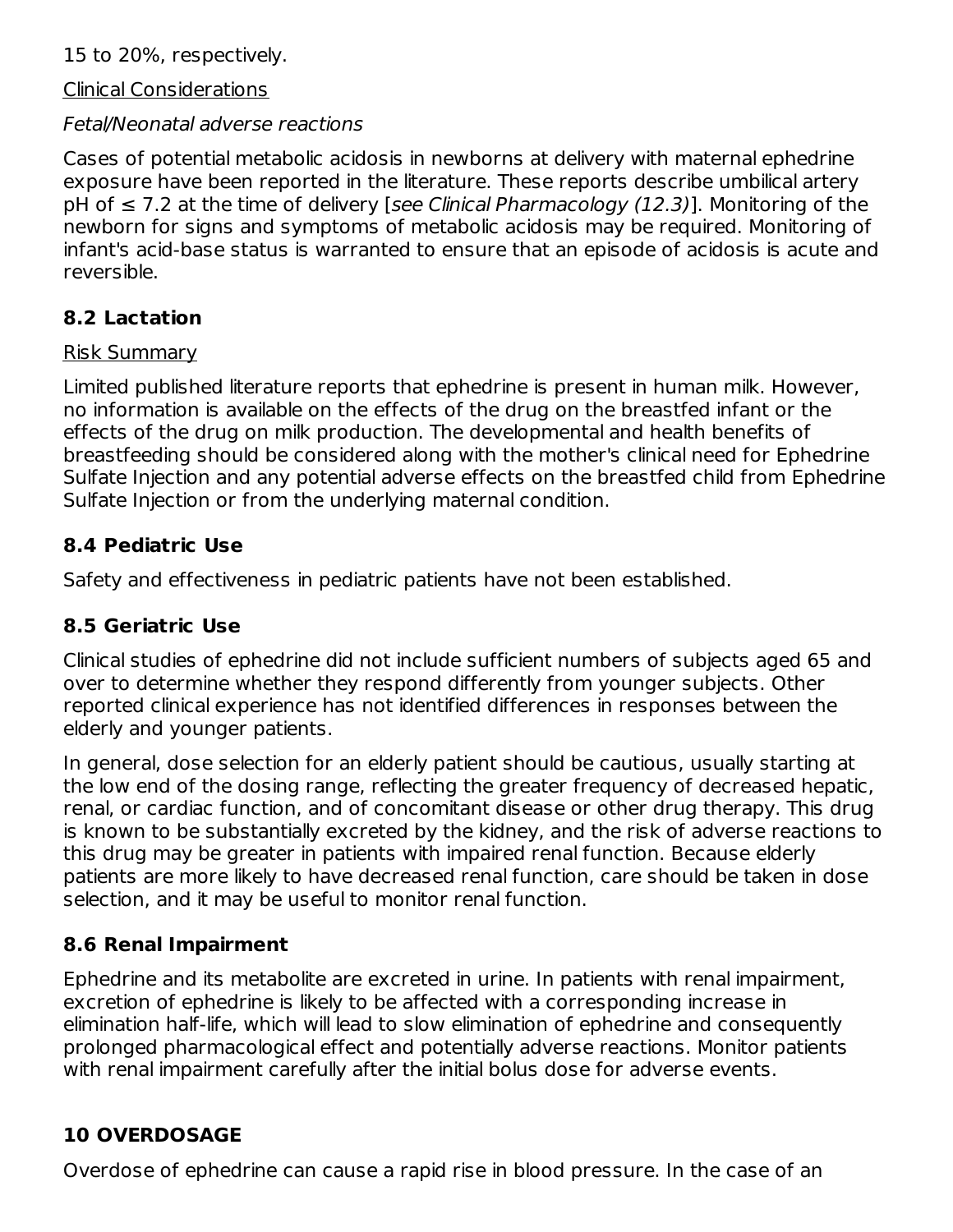overdose, careful monitoring of blood pressure is recommended. If blood pressure continues to rise to an unacceptable level, parenteral antihypertensive agents can be administered at the discretion of the clinician.

## **11 DESCRIPTION**

Ephedrine is an alpha-and beta-adrenergic agonist and a norepinephrine-releasing agent. Ephedrine Sulfate Injection, USP is a clear, colorless, sterile solution for intravenous injection. It must be diluted before intravenous administration. The chemical name of ephedrine sulfate is (1R,2S)-(-)-2-methylamine-1-phenylpropan-1-ol sulfate, and the molecular weight is 428.5 g/mol. Its structural formula is depicted below:



Ephedrine sulfate may darken on exposure to light. It is freely soluble in water and ethanol, very slightly soluble in chloroform, and practically insoluble in ether. Each mL contains ephedrine sulfate 50 mg (equivalent to 38 mg ephedrine base) in water for injection. The pH is adjusted with sodium hydroxide and/or glacial acetic acid, if necessary. The pH range is 4.5 to 7.0.

## **12 CLINICAL PHARMACOLOGY**

## **12.1 Mechanism of Action**

Ephedrine sulfate is a sympathomimetic amine that directly acts as an agonist at α-and ß-adrenergic receptors and indirectly causes the release of norepinephrine from sympathetic neurons. Pressor effects by direct alpha-and beta-adrenergic receptor activation are mediated by increases in arterial pressures, cardiac output, and peripheral resistance. Indirect adrenergic stimulation is caused by norepinephrine release from sympathetic nerves.

## **12.2 Pharmacodynamics**

Ephedrine stimulates heart rate and cardiac output and variably increases peripheral resistance; as a result, ephedrine usually increases blood pressure. Stimulation of the αadrenergic receptors of smooth muscle cells in the bladder base may increase the resistance to the outflow of urine. Activation of ß-adrenergic receptors in the lungs promotes bronchodilation.

The overall cardiovascular effect from ephedrine is the result of a balance among  $\alpha$ -1 adrenoceptor-mediated vasoconstriction, β-2 adrenoceptor-mediated vasoconstriction, and β-2 adrenoceptor-mediated vasodilatation. Stimulation of the β-1 adrenoceptors results in positive inotrope and chronotrope action.

Tachyphylaxis to the pressor effects of ephedrine may occur with repeated administration [see Warnings and Precautions (5.2)].

## **12.3 Pharmacokinetics**

Publications studying pharmacokinetics of oral administration of (-)-ephedrine support that (-)-ephedrine is metabolized into norephedrine. However, the metabolism pathway is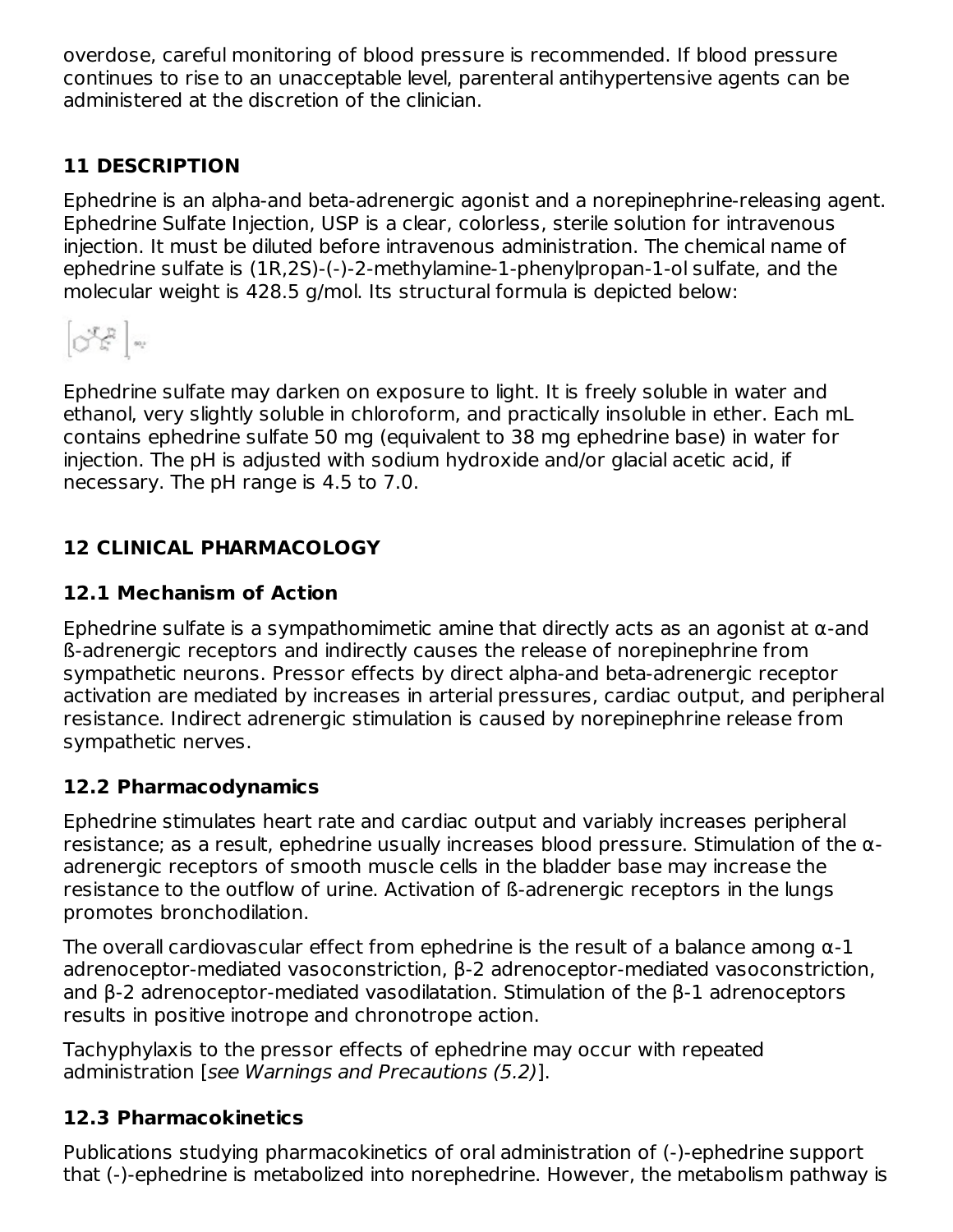unknown. Both the parent drug and the metabolite are excreted in urine. Limited data after IV administration of ephedrine support similar observations of urinary excretion of drug and metabolite. The plasma elimination half-life of ephedrine following oral administration was about 6 hours.

Ephedrine crosses the placental barrier [see Use in Specific Populations (8.1)].

## **13 NONCLINICAL TOXICOLOGY**

## **13.1 Carcinogenesis, Mutagenesis, Impairment of Fertility**

Carcinogenesis: Two-year feeding studies in rats and mice conducted under the National Toxicology Program (NTP) demonstrated no evidence of carcinogenic potential with ephedrine sulfate at doses up to 10 mg/kg/day and 27 mg/kg/day (approximately 2 times and 3 times the maximum human recommended dose on a mg/m<sup>2</sup> basis, respectively).

Mutagenesis: Ephedrine sulfate tested negative in the *in vitro* bacterial reverse mutation assay, the *in vitro* mouse lymphoma assay, the *in vitro* sister chromatid exchange, and the *in vitro* chromosomal aberration assay.

Impairment of Fertility: Studies to evaluate the effect of ephedrine on fertility have not been conducted.

## **14 CLINICAL STUDIES**

The evidence for the efficacy of ephedrine injection is derived from the published literature. Increases in blood pressure following administration of ephedrine were observed in 14 studies, including 9 where ephedrine was used in pregnant women undergoing neuraxial anesthesia during Cesarean delivery, 1 study in non-obstetric surgery under neuraxial anesthesia, and 4 studies in patients undergoing surgery under general anesthesia. Ephedrine has been shown to raise systolic and mean blood pressure when administered as a bolus dose following the development of hypotension during anesthesia.

## **16 HOW SUPPLIED/STORAGE AND HANDLING**

Ephedrine Sulfate Injection, USP, 50 mg/mL, is a clear, colorless, sterile solution supplied as follows:

NDC 17478-415-10 1 mL clear, glass ampules supplied in packages of 10 (NDC 17478- 415-01).

NDC 17478-517-01 1 mL single-dose Vials supplied in packages of 10.

This container closure is not made with natural rubber latex.

Store at 20° to 25°C (68° to 77°F), with excursions permitted from 15° to 30 °C (59° to 86°F) [see USP Controlled Room Temperature]. Protect from light. Store in carton until time of use.

For single use only. Discard unused portion.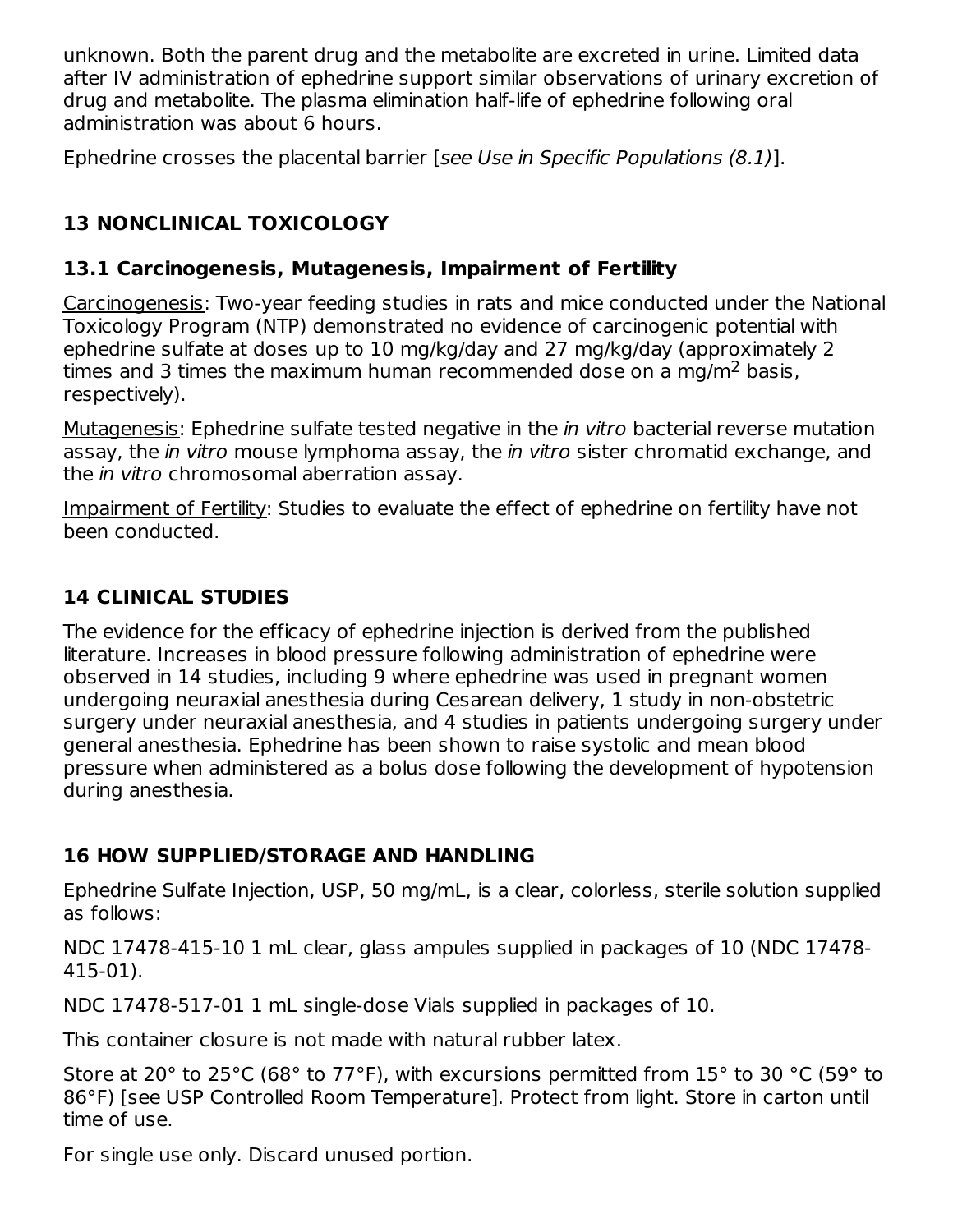Manufactured by: **Akorn, Inc.** Lake Forest, IL 60045 EH00N Rev. 01/19

#### **PRINCIPAL DISPLAY PANEL - 1 mL Ampule Carton**

**NDC 17478-415-10**

**Ephedrine Sulfate Injection, USP**

**50 mg/mL**

**For Intravenous Use Must Dilute Before Use**

**1 mL Single Dose Ampules - Discard Unused Portion. 10 Ampules (1 mL each)**

**Rx only AKORN**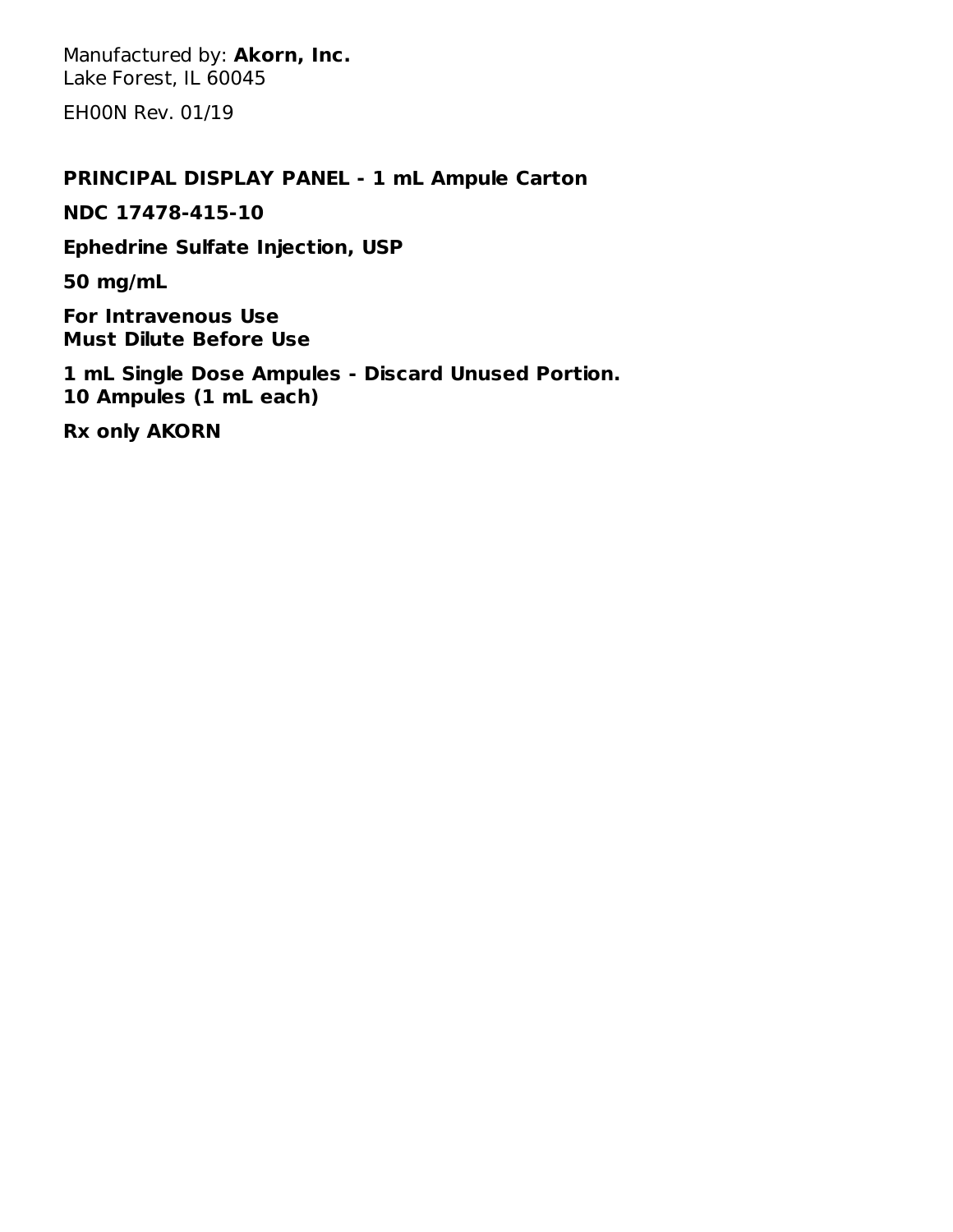

PRINCIPAL DISPLAY PANEL - 10 x 1 mL Ampule Carton

NDC 17478-517-01

Ephedrine Sulfate Injection, USP

50 mg/mL

For Intravenous Use

Must Dilute Before Use

10 x 1 mL Single-dose Vials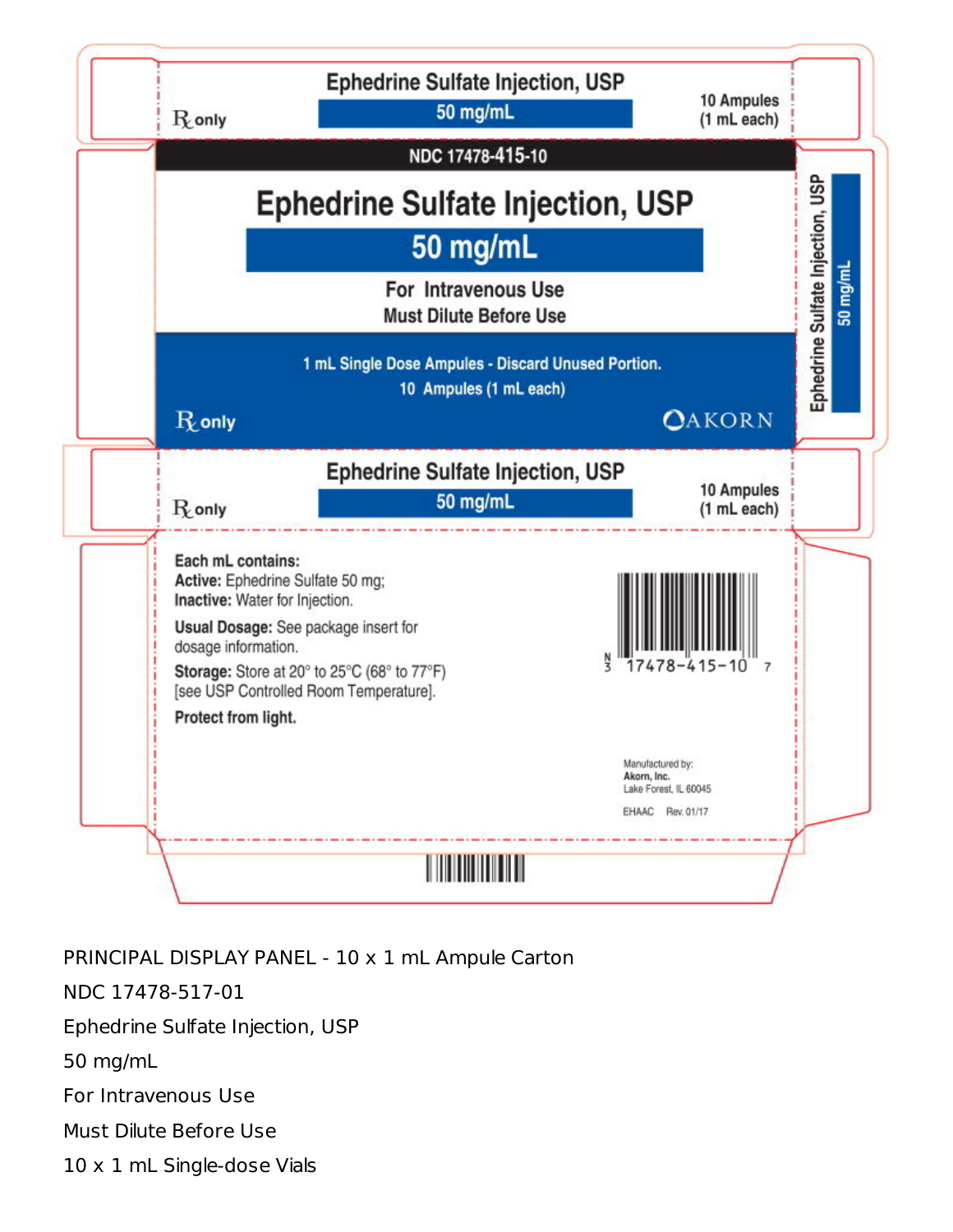## Rx only Akorn Logo



| <b>EPHEDRINE SULFATE</b><br>ephedrine sulfate injection               |                                |  |                           |  |                 |  |  |
|-----------------------------------------------------------------------|--------------------------------|--|---------------------------|--|-----------------|--|--|
|                                                                       |                                |  |                           |  |                 |  |  |
| <b>Product Information</b>                                            |                                |  |                           |  |                 |  |  |
| <b>Product Type</b>                                                   | <b>HUMAN PRESCRIPTION DRUG</b> |  | <b>Item Code (Source)</b> |  | NDC:17478-415   |  |  |
| <b>Route of Administration</b>                                        | <b>INTRAVENOUS</b>             |  |                           |  |                 |  |  |
|                                                                       |                                |  |                           |  |                 |  |  |
| <b>Active Ingredient/Active Moiety</b>                                |                                |  |                           |  |                 |  |  |
| <b>Basis of Strength</b><br><b>Ingredient Name</b><br><b>Strength</b> |                                |  |                           |  |                 |  |  |
| Ephedrine Sulfate (UNII: U6X61U5ZEG) (Ephedrine - UNII:GN83C131XS)    |                                |  | Ephedrine Sulfate         |  | 50 mg in 1 mL   |  |  |
|                                                                       |                                |  |                           |  |                 |  |  |
| <b>Inactive Ingredients</b>                                           |                                |  |                           |  |                 |  |  |
|                                                                       | <b>Ingredient Name</b>         |  |                           |  | <b>Strength</b> |  |  |
| Water (UNII: 059QF0KO0R)                                              |                                |  |                           |  |                 |  |  |
| Sodium Hydroxide (UNII: 55X04QC32I)                                   |                                |  |                           |  |                 |  |  |
| Acetic Acid (UNII: Q40Q9N063P)                                        |                                |  |                           |  |                 |  |  |
|                                                                       |                                |  |                           |  |                 |  |  |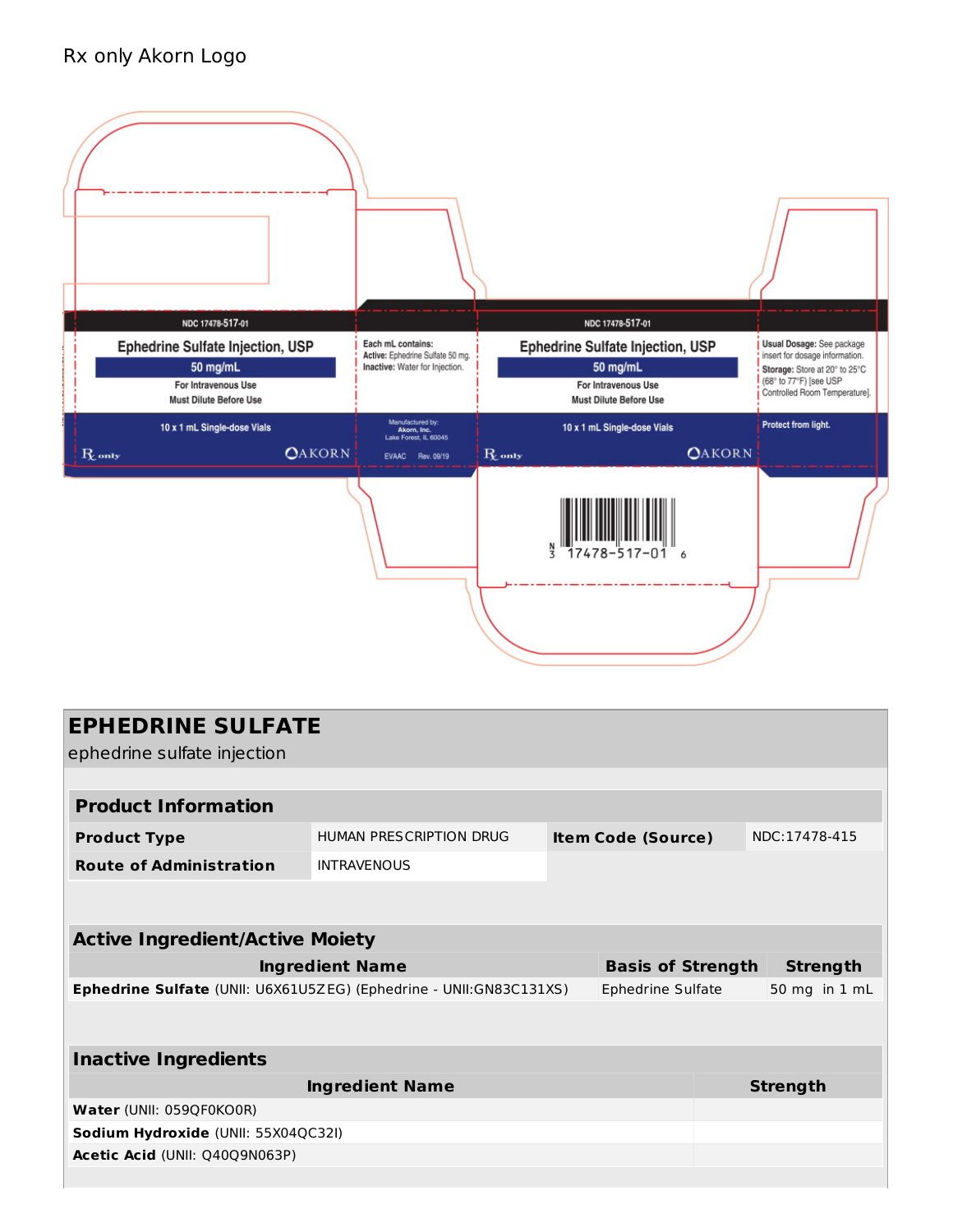|              | <b>Packaging</b>             |                                                                       |                                       |                                     |  |  |
|--------------|------------------------------|-----------------------------------------------------------------------|---------------------------------------|-------------------------------------|--|--|
| #            | <b>Item Code</b>             | <b>Package Description</b>                                            | <b>Marketing Start</b><br><b>Date</b> | <b>Marketing End</b><br><b>Date</b> |  |  |
| $\mathbf{1}$ | NDC:17478-415-<br>10         | 10 in 1 CARTON                                                        | 03/01/2017                            |                                     |  |  |
| $\mathbf{1}$ | 01                           | NDC:17478-415- 1 mL in 1 AMPULE; Type 0: Not a Combination<br>Product |                                       |                                     |  |  |
|              |                              |                                                                       |                                       |                                     |  |  |
|              |                              | <b>Marketing Information</b>                                          |                                       |                                     |  |  |
|              | <b>Marketing</b><br>Category | <b>Application Number or Monograph</b><br><b>Citation</b>             | <b>Marketing Start</b><br>Date        | <b>Marketing End</b><br>Date        |  |  |
| <b>NDA</b>   |                              | NDA208609                                                             | 03/01/2017                            |                                     |  |  |
|              |                              |                                                                       |                                       |                                     |  |  |

|   | <b>EPHEDRINE SULFATE</b><br>ephedrine sulfate injection |                                        |                                                                    |                           |                                       |  |                                     |
|---|---------------------------------------------------------|----------------------------------------|--------------------------------------------------------------------|---------------------------|---------------------------------------|--|-------------------------------------|
|   |                                                         |                                        |                                                                    |                           |                                       |  |                                     |
|   | <b>Product Information</b>                              |                                        |                                                                    |                           |                                       |  |                                     |
|   | <b>Product Type</b>                                     |                                        | <b>HUMAN PRESCRIPTION DRUG</b>                                     | <b>Item Code (Source)</b> |                                       |  | NDC:17478-517                       |
|   | <b>Route of Administration</b>                          |                                        | <b>INTRAVENOUS</b>                                                 |                           |                                       |  |                                     |
|   |                                                         |                                        |                                                                    |                           |                                       |  |                                     |
|   |                                                         | <b>Active Ingredient/Active Moiety</b> |                                                                    |                           |                                       |  |                                     |
|   |                                                         |                                        | <b>Ingredient Name</b>                                             |                           | <b>Basis of Strength</b>              |  | <b>Strength</b>                     |
|   |                                                         |                                        | Ephedrine Sulfate (UNII: U6X61U5ZEG) (Ephedrine - UNII:GN83C131XS) |                           | Ephedrine Sulfate                     |  | 50 mg in 1 mL                       |
|   |                                                         |                                        |                                                                    |                           |                                       |  |                                     |
|   | <b>Inactive Ingredients</b>                             |                                        |                                                                    |                           |                                       |  |                                     |
|   |                                                         |                                        | <b>Ingredient Name</b>                                             |                           |                                       |  | <b>Strength</b>                     |
|   | Water (UNII: 059QF0KO0R)                                |                                        |                                                                    |                           |                                       |  |                                     |
|   | Sodium Hydroxide (UNII: 55X04QC32I)                     |                                        |                                                                    |                           |                                       |  |                                     |
|   | Acetic Acid (UNII: Q40Q9N063P)                          |                                        |                                                                    |                           |                                       |  |                                     |
|   |                                                         |                                        |                                                                    |                           |                                       |  |                                     |
|   | <b>Packaging</b>                                        |                                        |                                                                    |                           |                                       |  |                                     |
| # | <b>Item Code</b>                                        |                                        | <b>Package Description</b>                                         |                           | <b>Marketing Start</b><br><b>Date</b> |  | <b>Marketing End</b><br><b>Date</b> |
| 1 | NDC:17478-<br>517-01                                    | 10 in 1 CARTON                         |                                                                    |                           | 07/03/2017                            |  |                                     |
| 1 |                                                         | <b>Combination Product</b>             | 1 mL in 1 VIAL, SINGLE-DOSE; Type 0: Not a                         |                           |                                       |  |                                     |
|   |                                                         |                                        |                                                                    |                           |                                       |  |                                     |
|   |                                                         | <b>Marketing Information</b>           |                                                                    |                           |                                       |  |                                     |
|   | <b>Marketing</b>                                        |                                        | <b>Application Number or Monograph</b>                             |                           | <b>Marketing Start</b>                |  | <b>Marketing End</b>                |